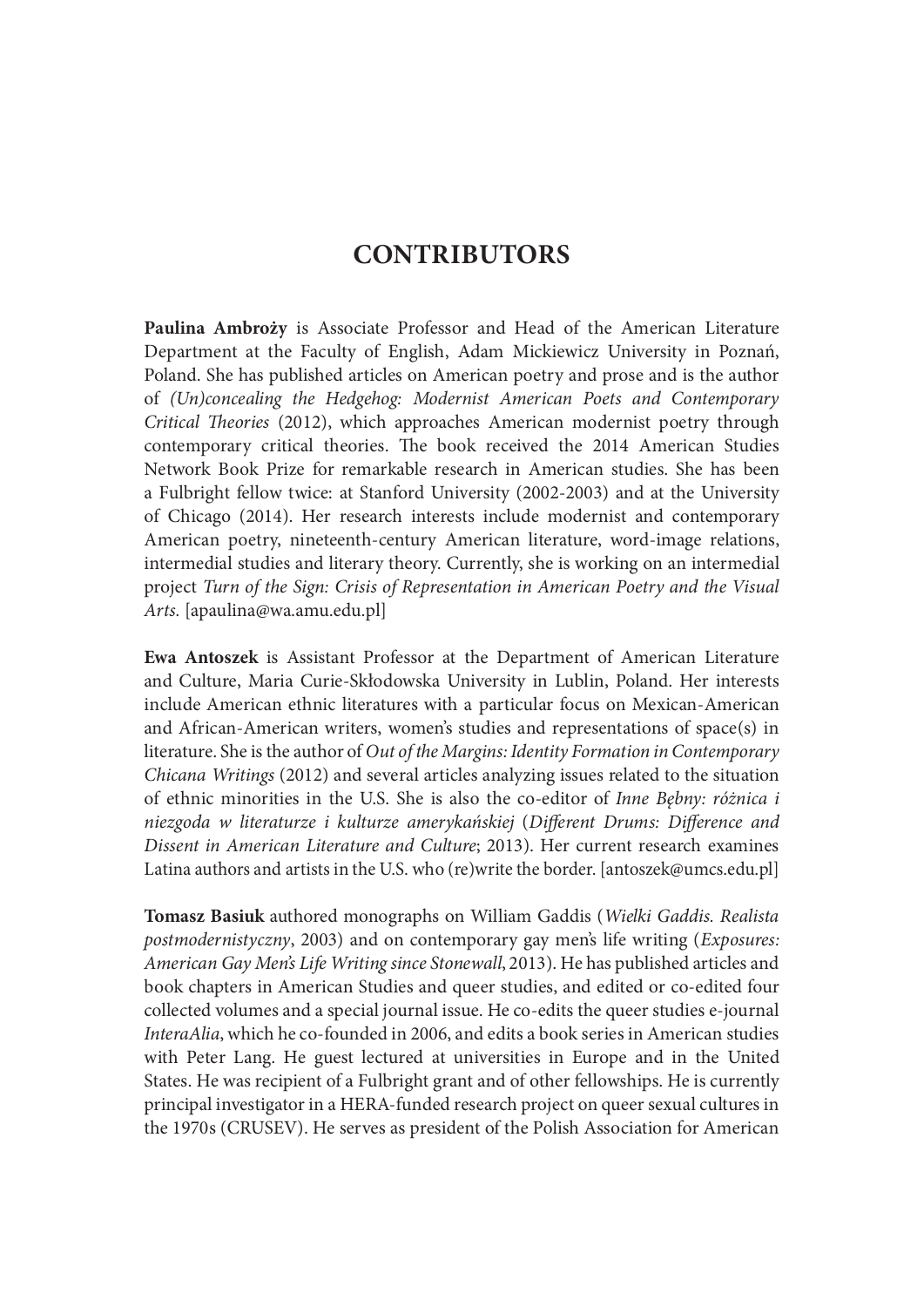Studies and as director of the University of Warsaw Institute of the Americas and Europe. [tomek.basiuk@gmail.com]

Michał Choiński is Assistant Professor in the Institute of English Studies at the Jagiellonian University. His research focuses on the American colonial preaching tradition and on hyperbolic figuration in the literature of the U.S. South. He pursues both these topics as part of two OPUS grants funded by the Polish National Science Center. His monograph Rhetoric of the Revival: The Language of the Great Awakening Preachers (2016) was published by the Jonathan Edwards Center at Yale University. [michal.choinski@uj.edu.pl]

Agnieszka Graff is Associate Professor at the American Studies Center, University of Warsaw, where she teaches U.S. culture, literature and film, African American studies and gender studies. She has authored five books of feminist essays in Polish: Świat bez kobiet (World without Women, 2001); Rykoszetem (Stray Bullets: Gender, Sexuality and Nation, 2008), Magma (The Quagmire Effect, 2010), Matka Feministka (Mother and Feminist, 2014), Memy i Graffy with Marta Frej (Memes and Graffs, 2015). Her articles on gender in Polish and American culture have appeared in collected volumes and academic journals including Public Culture and Feminist Studies. Her article on transnational anti-genderism, co-written with Elżbieta Korolczuk, will be published in Signs in spring 2018; she is currently co-editing an issue of Signs on gender and the global right. [abgraff2@gmail.com]

Elżbieta Horodyska is a doctoral student at the Institute of English Studies, University of Warsaw. Her doctoral project will focus on the analysis of a selection of prose works by Jim Harrison from the perspective of critical regionalism. [e.horodyska@student.uw.edu.pl]

Ludmiła Janion is a teacher at the American Studies Center, University of Warsaw and a Ph.D. candidate at the Faculty of Artes Liberales, University of Warsaw. Her research interests include gender, sexuality, and media studies. In 2016, she was a recipient of the annual Yale LGBT Studies Research Fellowship. [l.janion@gmail.com]

Karolina Korycka is a doctoral student at the Institute of English Studies, University of Warsaw. Her thesis will focus on the problem of otherness in Henry David Thoreau's writing. [karolinakorycka@student.uw.edu.pl]

Karolina Krasuska is Assistant Professor at the American Studies Center, University of Warsaw and a member of the research group "Literature and Gender" at the Institute for Literary Research, Polish Academy of Sciences. She is the author of a monograph examining modernist poetry form a transnational, gender-oriented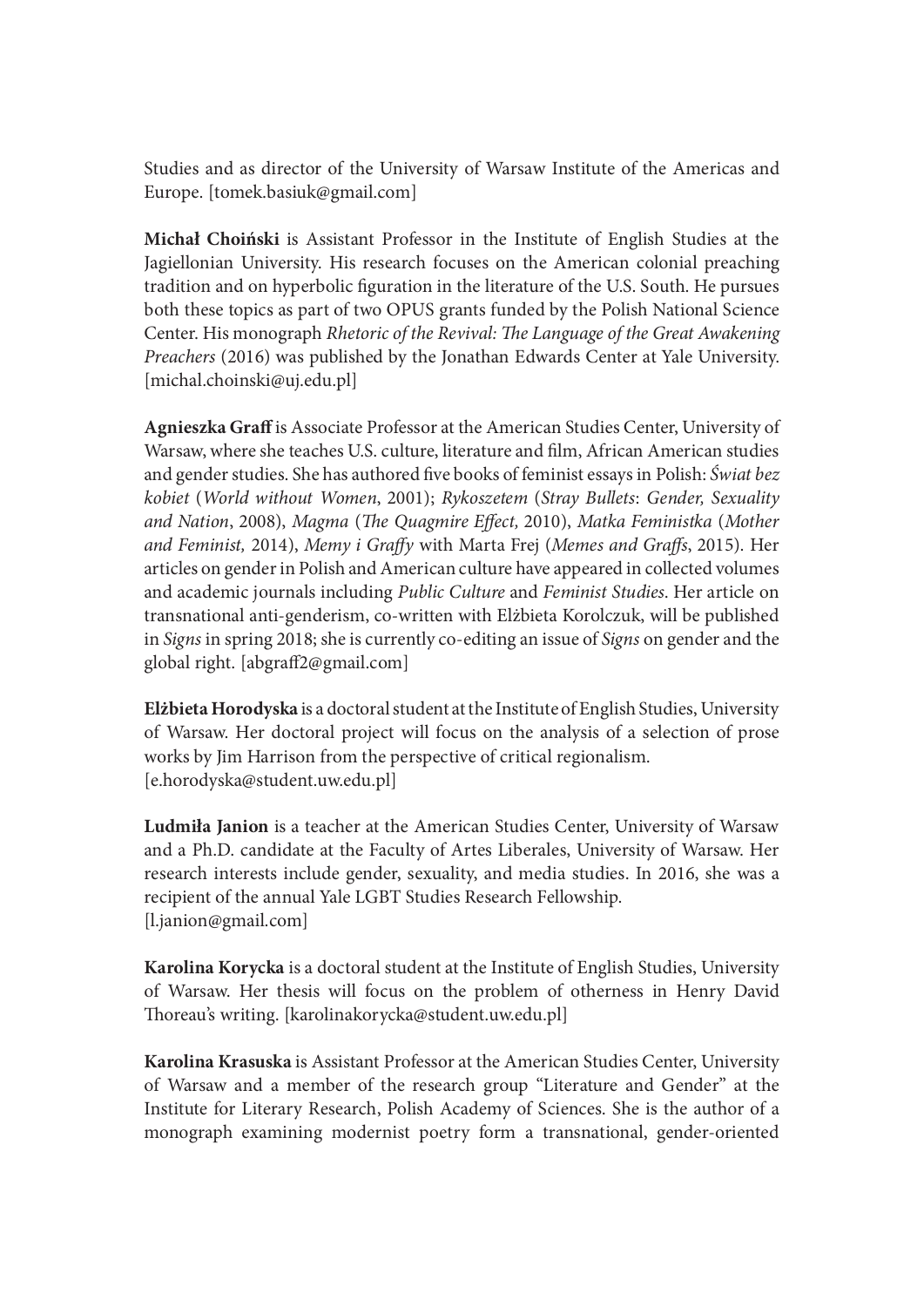perspective Płeć i naród: translokacje (Gender and Nation: Translocations, 2012), and co-editor and co-author of the pioneering Encyklopedia gender (2014). She is also the Polish translator of Judith Butler's Gender Trouble (Uwikłani w płeć, 2008). Her newest publication is a co-edited volume (with Andrea Peto and Louse Hecht) Women and the Holocaust: New Perspectives and Challenges (2015). Currently, she is working on a project on gendered modes of twenty-first-century Jewish-American fiction. [karolinakrasuska@op.pl]

Rob Kroes is Professor of American Studies, Emeritus, University of Amsterdam and Honorary Professor of American Studies at the Universities of Utrecht and Ghent. He is a past president of the European Association for American Studies (1992- 1996). Among his recent publications are Buffalo Bill in Bologna (2006), Photographic Memories (2007), Prison Area, Independence Valley: American Paradoxes in Political Life and Popular Culture (2015). [r.kroes@uva.nl]

Paweł Marcinkiewicz is Associate Professor and Head of Department of Translation Studies and Lexicography at the Institute of English Studies, University of Opole, Poland. His interests focus on American poetry and translation theory, and he is also a poet and translator. Recently he has published a monograph on John Ashbery's poetry in Polish "Oni przybyli, żeby wysadzić Amerykę." John Ashbery i dwudziestowieczne awangardy amerykańskie (2015). In 2014, the New York publishing house Spuyten Duyvil printed his selected poems The Day He's Gone, translated into English by Piotr Florczyk. [pmarcinkiewicz@uni.opole.pl]

Zbigniew Maszewski teaches at the Department of American Literature at the University of Łódź. In 1994-1995 he held the American Council of Learned Societies Fellowship with affiliation at Harvard University. In 2003 he published William Faulkner and Bruno Schulz: A Comparative Study. His special areas of interest are America Romanticism and American and European literatures of the 1920s and 1930s. He has recently published articles on the American Southwest as well on Ernest Hemingway's letters and his novel Under Kilimanjaro. [z.maszewski@yahoo.com]

Anna Pochmara is Assistant Professor at the Institute of English Studies, University of Warsaw. She was a Fulbright fellow at Yale University. Her Ph.D. dissertation manuscript was mentioned as the runner-up in up in the 2009 Rob Kroes Publication Award competition organized by the European Association for American Studies. She has served as co-editor of Acta Philologica, the journal of the Faculty of Modern Languages, University of Warsaw. She is the author of over twenty articles and reviews in the field of American studies and of The Making of the New Negro: Black Authorship, Masculinity, and Sexuality (2011), for which she received the Polish Minister of Science and Higher Education Award. Her current research project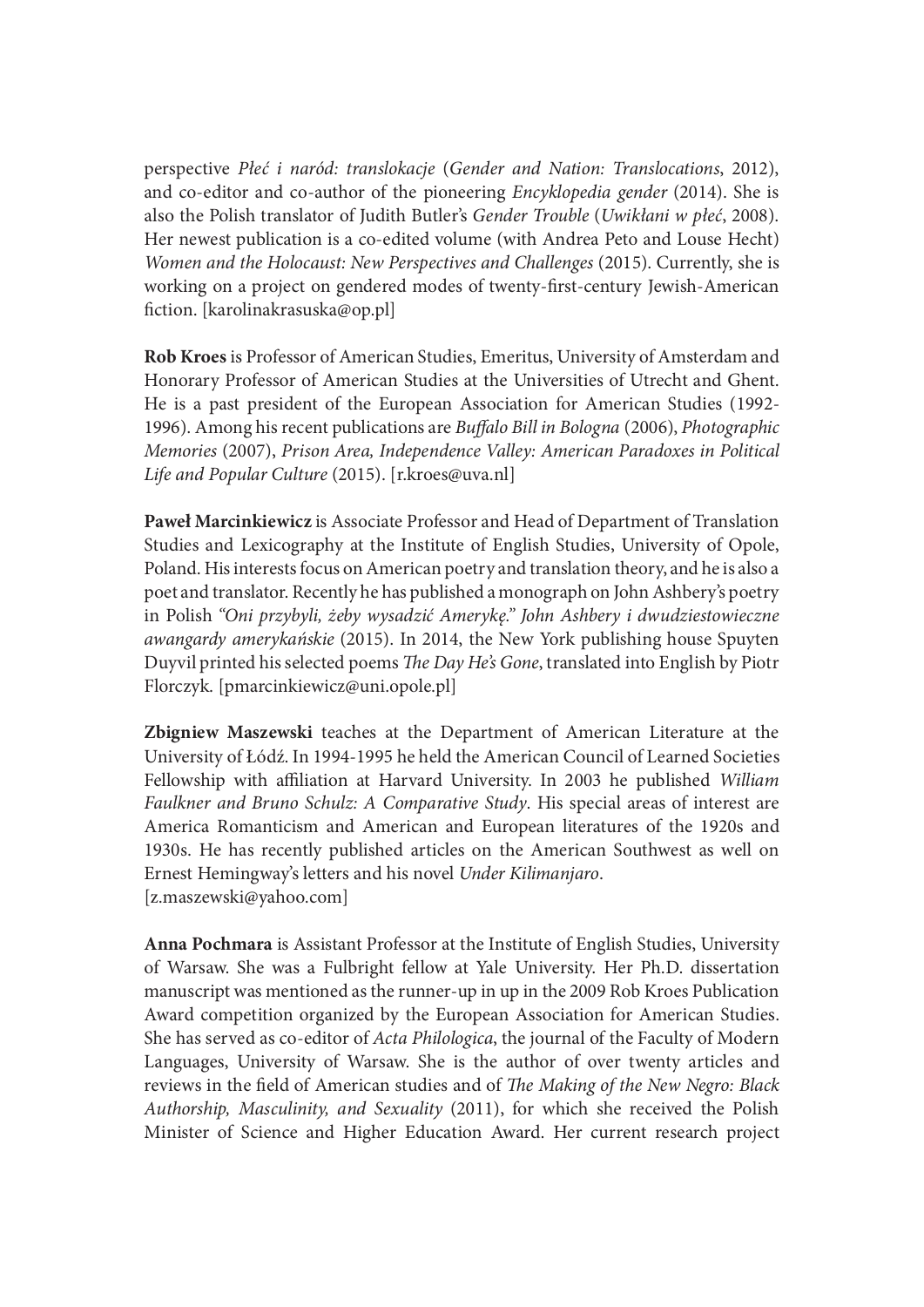concerns the uses of temperance and intemperance in late nineteenth-century and early twentieth-century African American literature. [ania.pochmara@gmail.com]

Tadeusz Rachwał is Professor of English at the University of Humanities and Social Sciences in Warsaw. His books and academic papers address various issues of colonial and postcolonial studies, contemporary literary and critical theory, sociology of literature, and anthropology. His most recent publication is a monographic study of the ideas of property and loss, and their aesthetic, ethical, and philosophical significance in contemporary theoretical approaches to projects of social and political change (Precarity and Loss: On Certain and Uncertain Properties of Life and Work, 2017). [trachwal@swps.edu.pl]

Elżbieta Rokosz-Piejko is Associate Professor at the Institute of English Studies, University of Rzeszów, Poland. Her main academic interests focus on ethnic American autobiography and the adaptation of literary texts into audio-visual media. Her book publications include Televised Classics: The British Classic Serial as a Distinctive Form of Literary Adaptation (2016), Hyphenated Identities: The Issue of Cultural Identity in Selected Ethnic American Autobiographical Texts (2011) and The Highlights of American Literature (with Barbara Niedziela, 2012). [erokosz@yahoo.com]

Piotr Skurowski is Chair of the Department of English at SWPS University of Social Sciences and Humanities, where he has also served as Dean of the Faculty of Arts and Social Sciences. His main professional interests lie in the area of U.S. cultural history and cultural studies. His publications include monographs on Henry Adams and on the image of Europe in American Progressivism. [pskurows@swps.edu.pl]

Klara Szmańko specializes in American ethnic literature, in particular African American and Asian American. Her publications address such problems as whiteness, invisibility, visibility, visual dynamics, the juxtaposition of ideology and aesthetics, color imagery, power dynamics, transformational identity politics, multiculturalism, representation of space, mimicry, nationalism and gender relations. She is also the author of Invisibility in African American and Asian American Literature: A Comparative Study (2008) and Visions of Whiteness in Selected Works of Asian American Literature (2015). She is Associate Professor at the Department of American Literature and Culture, Institute of English Studies, University of Opole. [klarka@op.pl]

Grzegorz Welizarowicz is Assistant Professor at the Institute of English and American Studies, University of Gdańsk, Poland. His research interests include Chicano/a, American Indian and African American culture, history and myths of California and U.S.-Mexican borderlands, decolonial theory, American religions, genocide studies, American theater, performance and music, race and ethnic relations, American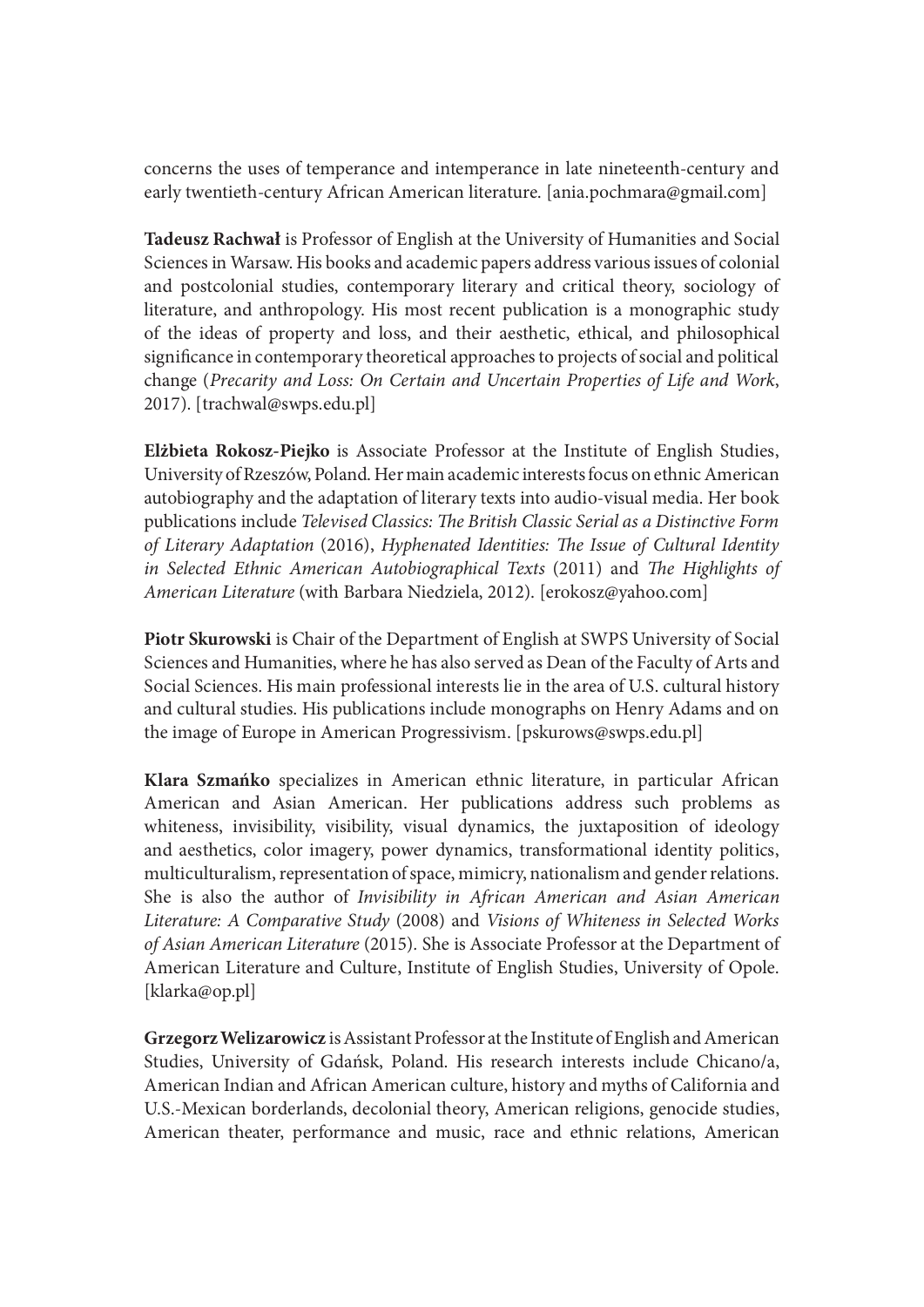landscapes and soundscapes, media studies, epistemology. He has been a recipient of two Fulbright Fellowships (2000, 2012). He has presented papers at conferences in Poland, Romania, Cuba, England, Spain and delivered lectures at universities in the United States (UC Santa Barbara, Cal State Fresno). [grzegorz.welizarowicz@ug.edu.pl]

Florian Zappe is Assistant Professor of American Studies at the Georg-August-University in Göttingen (Germany). He is the author of books on William S. Burroughs ("Control Machines" und "Dispositive"—Eine foucaultsche Analyse der Machtstrukturen im Romanwerk von William S. Burroughs zwischen 1959 und 1968, 2008) and Kathy Acker (Das Zwischen schreiben—Transgression und avantgardistisches Erbe bei Kathy Acker, 2013) as well as the co-editor (with Andrew S. Gross) of the volume Surveillance/Society/Culture (forthcoming 2018). His research interests range from the theory and history of the avant-garde, critical and "French" theory, pop(ular) culture, the history of European and American cinema (with a focus on independent and experimental film), modern and postmodern literature to surveillance practices and their effects on our culture. Currently, he is working on a book project on the cultural history of atheism in America. [florian.zappe@phil.uni-goettingen.de]